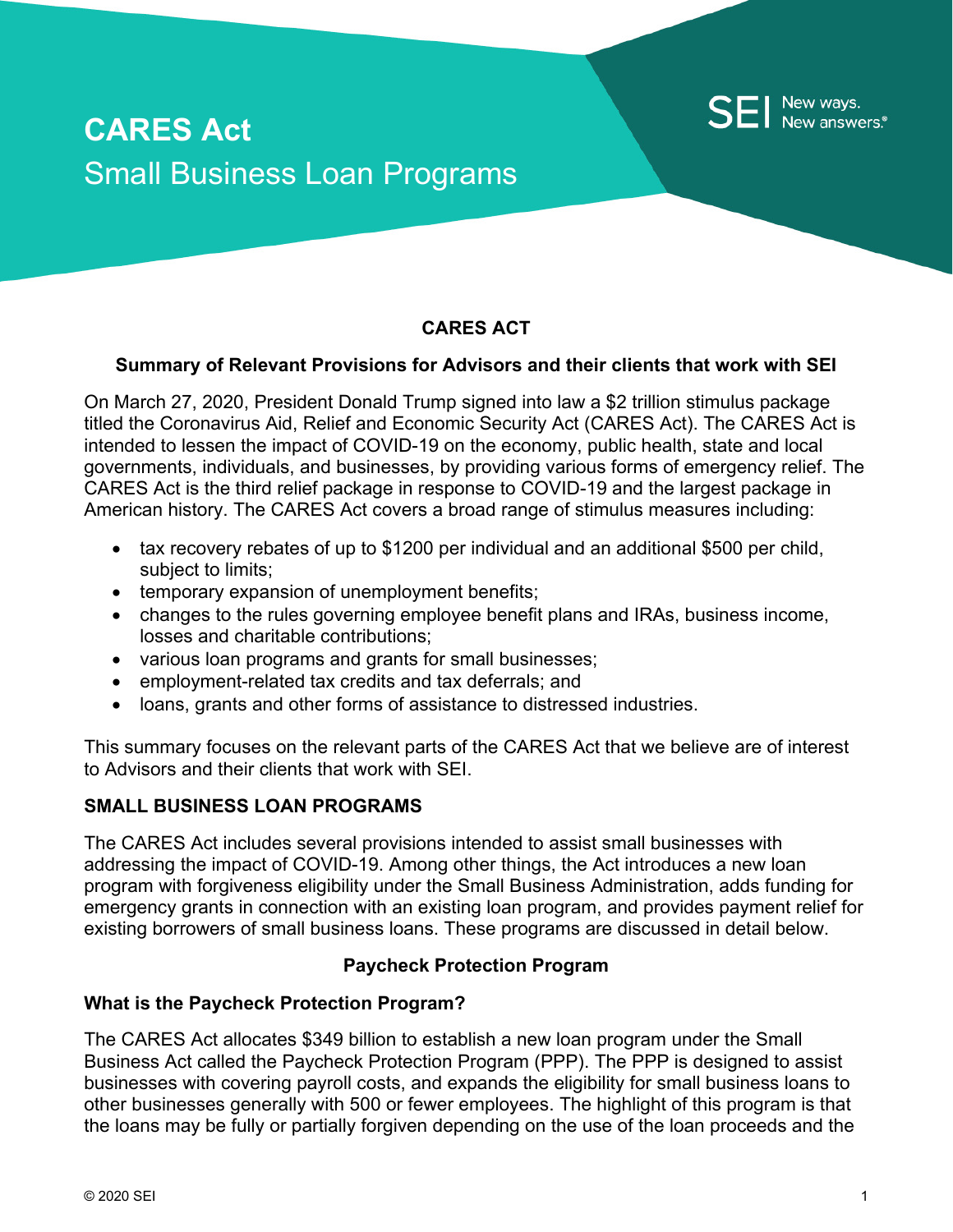ability of the business to maintain full-time employees and salaries. Commonly asked questions and answers about this program are included below.

# **Who is eligible to apply for a PPP loan?**

In addition to a "small business concern," as defined under the Small Business Act. The CARES Act expands eligibility to

- any other business concern that employs no more than the greater of:
	- o 500 employees or
	- o if applicable, the size standard in number of employees established by the Small Business Administration for the industry in which your business operates.

This includes sole proprietors, independent contractors and self-employed individuals.

However, companies with a common owner (e.g., subsidiaries of larger firms), even if they individually have 500 or fewer employees, might not qualify based on their affiliates.

# **What are the criteria to obtain a PPP loan?**

The Paycheck Protection Program requires that the borrower was and continues to be adversely impacted by COVID-19. In addition, the small business must certify in good faith that, among other things:

- the uncertainty of economic conditions at the time of application makes the loan request necessary;
- the funds received will be used for the allowed purposes; and
- the borrower does not have an application pending for, and between February 15 and December 31, 2020 has not received, a loan under the program for payroll costs and duplicative of amounts applied for or received under the PPP.

# **When is the deadline to apply for a PPP loan?**

The program deadline is June 30, 2020. The covered period for the program is retroactive, however, beginning February 15, 2020. The period from February 15, 2020 to June 30, 2020 is considered the "covered period."

#### **How do I apply for a PPP loan?**

You can apply for a PPP loan through an SBA-approved lender.

# **When must a lender notify me as to whether I have been approved for a PPP loan?**

Once you submit a completed application, the CARES Act requires the lender to

- issue a decision within 60 days; and
- make the first disbursement of the loan no later than 10 calendar days from the date of approval.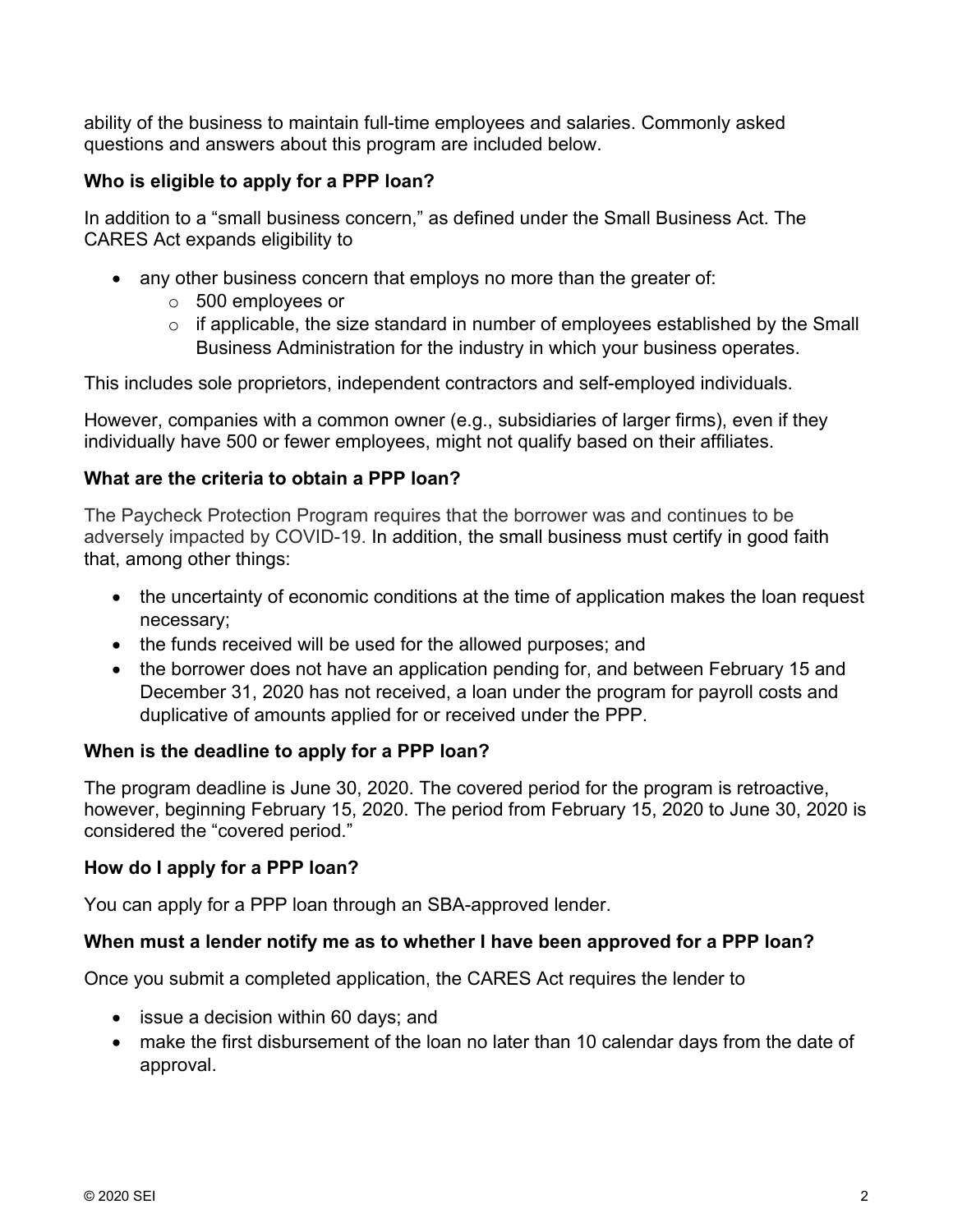# **How much can I borrow under the PPP?**

For businesses that:

- were in operation from February 15, 2019 to June 30, 2019, your max loan amount is equal to 250 percent of your average monthly payroll costs during the year preceding the loan.
- were not in operation from February 15, 2019 to June 30, 2019, your max loan amount is equal to 250 percent of your average monthly payroll costs between January 1, 2020 and February 29, 2020.

In any event, the max loan amount for any business cannot exceed \$10 million. Here are a few sample calculations provided by the SBA:

Example A:

- No employees make more than \$100,000
- Annual payroll: \$120,000
- Average monthly payroll: \$10,000
- Multiply by  $2.5 = $25,000$
- Maximum loan amount is \$25,000

Example B:

- Some employees make more than \$100,000
- Annual payroll: \$1,500,000
- Subtract compensation amounts in excess of an annual salary of \$100,000: \$1,200,000
- Average monthly qualifying payroll: \$100,000
- Multiply by  $2.5 = $250,000$
- Maximum loan amount is \$250,000

# **What is the interest rate on a PPP loan?**

The CARES Act set a maximum interest rate of 4%, but the SBA has determined that PPP loans will have a maturity of 2 years and an interest rate of 1%.

# **What expenses can I use PPP loan proceeds to cover?**

The loans are allowed to be used for any allowable use under the Small Business Act, but may also be used for the following during the covered period: ([1](#page-2-0)) payroll costs;<sup>1</sup> (2) costs related to the continuation of group health care benefits during periods of paid sick, medical or family leave and insurance premiums; (3) employee salaries, commissions or similar payments; (4) payments of interest on any mortgage obligation (which cannot include any prepayment of or payment of principal on a mortgage obligation); (5) rent (including rent under a lease

<span id="page-2-0"></span><sup>&</sup>lt;sup>1</sup> Among other things, payroll costs do not include (1) any compensation of an employee whose principal place of residence is outside of the United States; or (2) the compensation of an individual employee with an annual salary of more than \$100,000.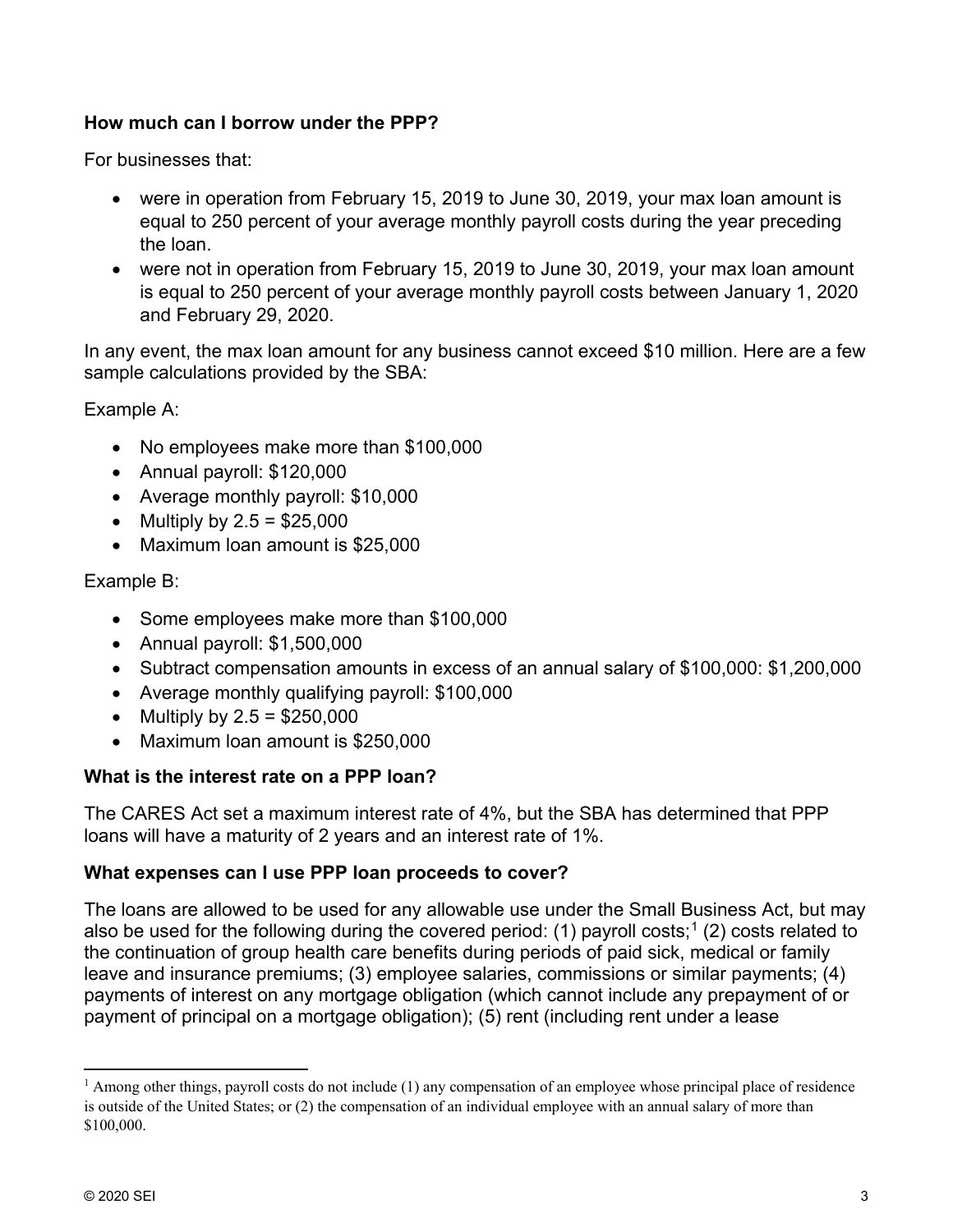agreement); (6) utilities; and (7) interest on any other debt obligations that were incurred before the covered period.

In addition, the SBA has released guidelines requiring that at least 75 percent of the PPP loan proceeds must be used for payroll costs.

# **What fees will I be charged in connection with a PPP loan? Am I required to put up collateral or a personal guarantee?**

- No fees
- No collateral or personal guarantees
- No prepayment penalty

# **Does repayment of a PPP loan begin immediately?**

No. During the covered period, the SBA will require lenders to defer payments for at least 6 months.

# **What is loan forgiveness?**

- PPP loans may be fully or partially forgiven, meaning that the borrower may not be required to repay the full loan or a portion of the loan.
- In order to be afforded loan forgiveness, a PPP loan must be used to pay for eligible expenses (e.g., (1) payroll, group health care benefits, employee salaries, mortgage payments, rent) that are incurred eight weeks after receipt of the loan. The eight-week period begins on the date the lender makes the first disbursement of the PPP loan.
- In addition, forgiveness will be reduced if full-time headcount declines, or if salaries and wages decrease.
- Loans that are forgiven are not taxable.

# **Economic Injury Disaster Loans and Advances**

#### **What is the Economic Injury Disaster Loan program?**

The CARES Act allocates \$10 billion to create loan advances as part of the SBA's existing Economic Injury Disaster Loans program for small business owners. EIDLs are administered directly through the SBA, and are usually available only to small businesses that are located in areas where a disaster has been declared. However, Congress is expanding this program to all 50 states and U.S. territories due to the national impact of COVID-19.

Once a business successfully completes an application for an EIDL and requests a loan advance, the advance is required to be sent to the business within three days. The EIDLs program does not typically issue loan advances; however, the CARES Act establishes one million loan advances in the amount of \$10,000 per small business. These loan advances are essentially grants because the small business is not required to repay any advance – this is the case even if the small business is never approved for the EIDL itself. Commonly asked questions and answers about this program are included below.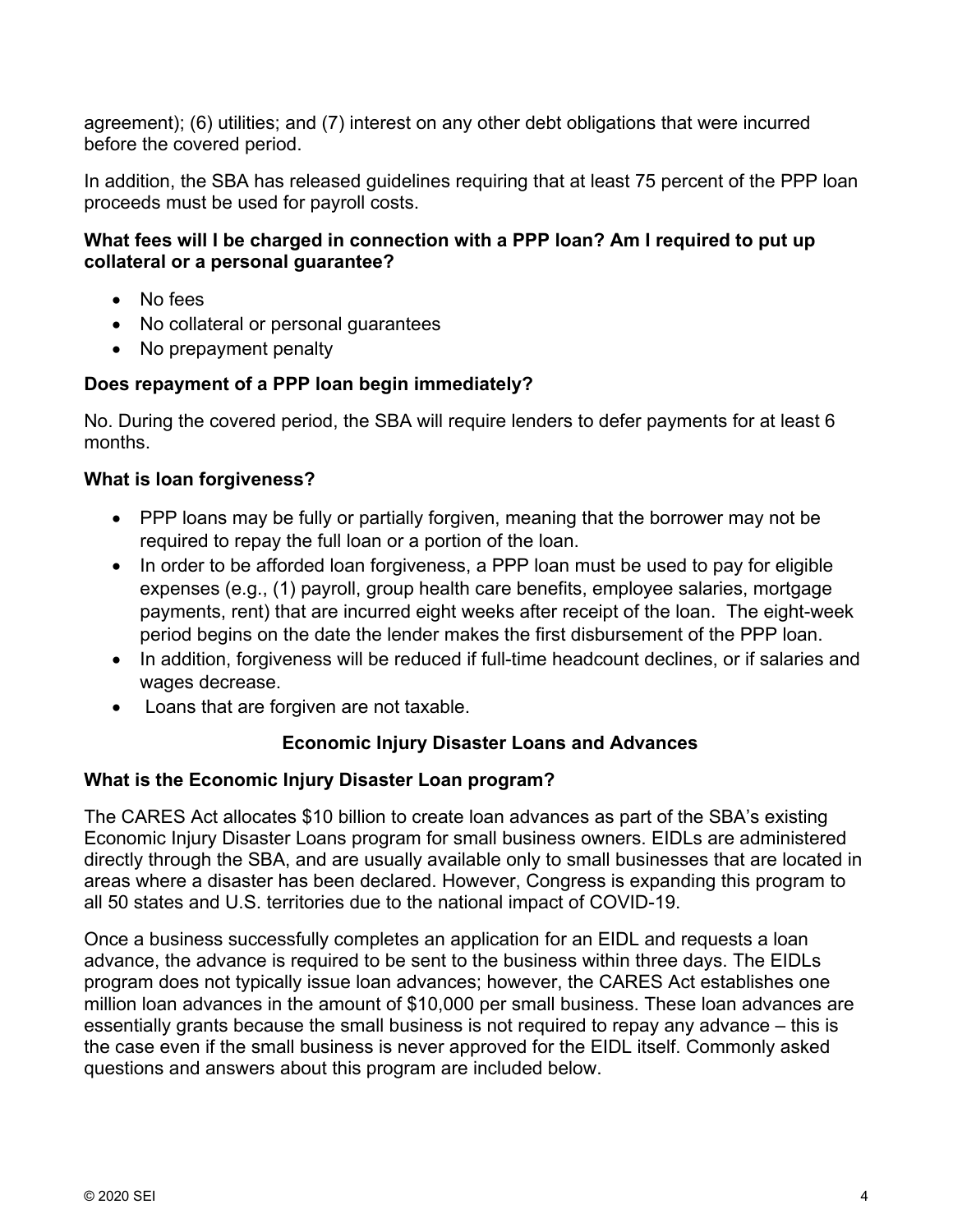# **Who is eligible to apply for an EIDL?**

In addition to "small business concerns," as defined under the Small Business Act. The CARES Act expands eligibility to any other business concern that employs no more than the greater of:

- 500 employees or
- if applicable, the size standard in number of employees established by the Small Business Administration for the industry in which your business operates.

This includes sole proprietors, independent contractors and self-employed individuals.

# **What are the criteria to obtain an EIDL?**

Businesses must meet the eligibility requirements noted above and certify to their eligibility.

# **When is the deadline to apply for an EIDL?**

The program ends on December 31, 2020.

# **How do I apply for an EIDL?**

You can apply for an EIDL (and a loan advance) directly through the SBA.

# **When must a lender notify me as to whether I have been approved for an EIDL?**

- EIDL approval can take up to three (3) weeks and disbursement can take up to five (5) days, which is why Congress created loan advances under this program.
- Loan advance proceeds are supposed to be received within three (3) days of completing the application and requesting a loan advance.

#### **How much can I borrow?**

The maximum amount that a small business can borrow under this program is \$2 million. The amount for a loan advance is \$10,000.

#### **What is the interest rate on an EIDL?**

EIDLs have maturities of up to 30 years and an interest rate of 3.75% for small businesses.

#### **What expenses can I use EIDL proceeds to cover?**

These loans are allowed to be used to pay fixed debts, payroll, accounts payable and other bills that cannot be paid because of the impact of COVID-19.

The loan advance may be used for the same purposes as the loan, but also to:

- keep employees on payroll;
- pay for sick leave;
- meet increased production costs due to supply chain disruptions; or
- pay business obligations, including debts, rent and mortgage payments.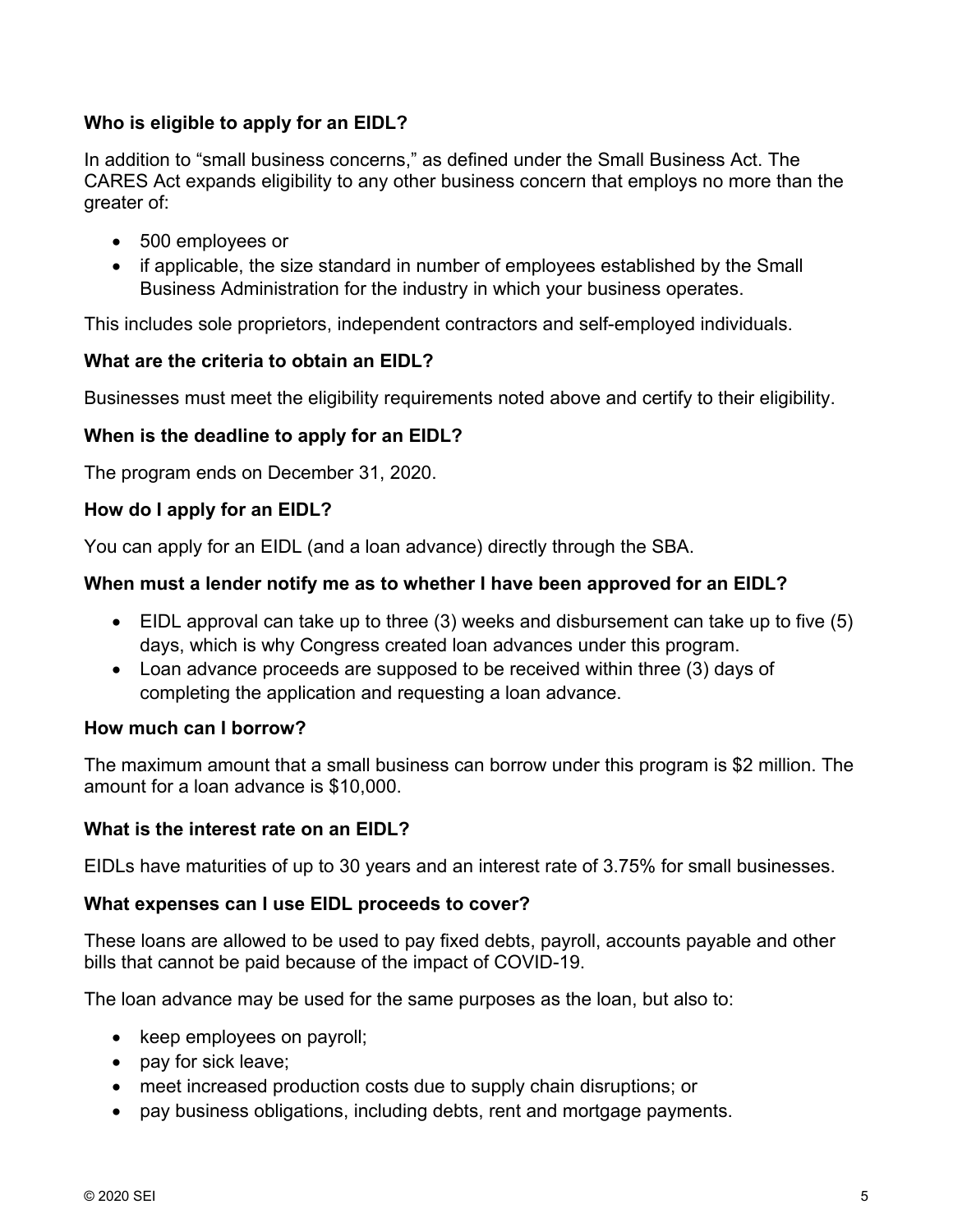# **Am I required to make a personal guarantee?**

As long as the amount of the EIDL and loan advance do not total more than \$200,000, a small business is not required to provide a personal guarantee.

## **Does repayment of an EIDL begin immediately?**

Small businesses may be able to defer payments for up to 4 years.

#### **Is loan forgiveness offered for EIDLs?**

- If a small business receives a loan advance of \$10,000, that amount is effectively a grant that does not need to be repaid.
- Any remaining balance of an EIDL would need to be repaid.
- EIDLs offer friendly terms for repayment based on a borrower's ability to pay, with maximum terms of up to 30 years.

#### **Can I apply for more than one SBA loan program?**

Yes. Businesses may apply for more than one SBA loan program. However, businesses must make sure that the proceeds from EIDL and PPP loans are not:

- Duplicative; and
- used for the same purpose.

#### **SBA Debt Relief Program**

#### **What is the SBA Debt Relief Program?**

The CARES Act also allocates \$17 billion in emergency relief for the SBA to make loan payments for borrowers. Commonly asked questions and answers about this program are included below.

#### **What loans are covered under the Debt Relief Program?**

This program covers the following types of SBA loans, including current loans and new loans issued prior to September 27, 2020:

- 7(a) loans (excluding PPP loans and EIDLs);
- 504 loans; and
- microloans.

#### **What does the program cover?**

The program covers payment for six months, including:

- Principal;
- Interest; and
- any fees.